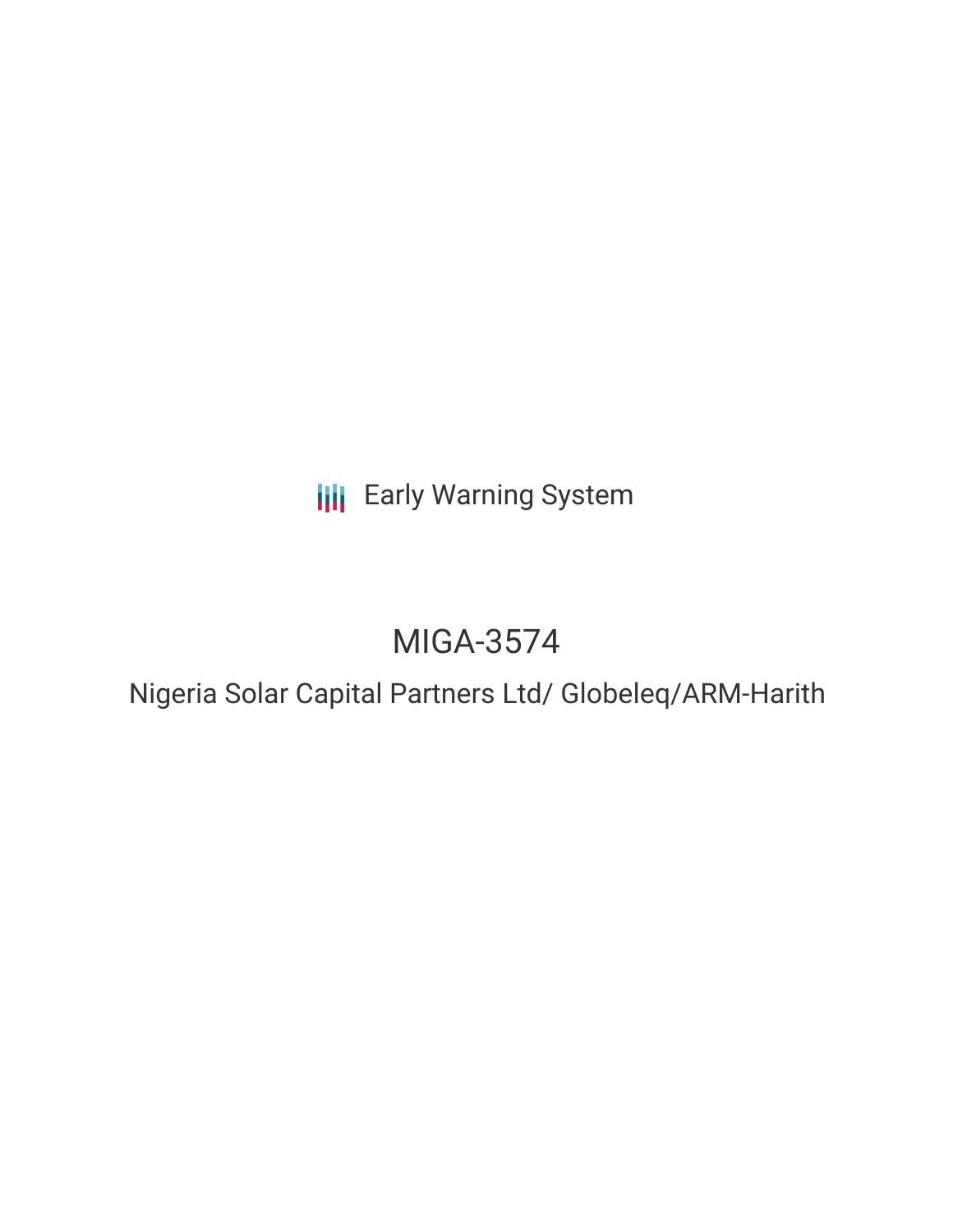

# **Quick Facts**

| Nigeria                                         |
|-------------------------------------------------|
| Multilateral Investment Guarantee Agency (MIGA) |
| Proposed                                        |
| A                                               |
| 2017-12-01                                      |
| Nigeria Solar Capital Partners Mauritius Ltd    |
| Climate and Environment, Energy                 |
| \$61.00 million                                 |
|                                                 |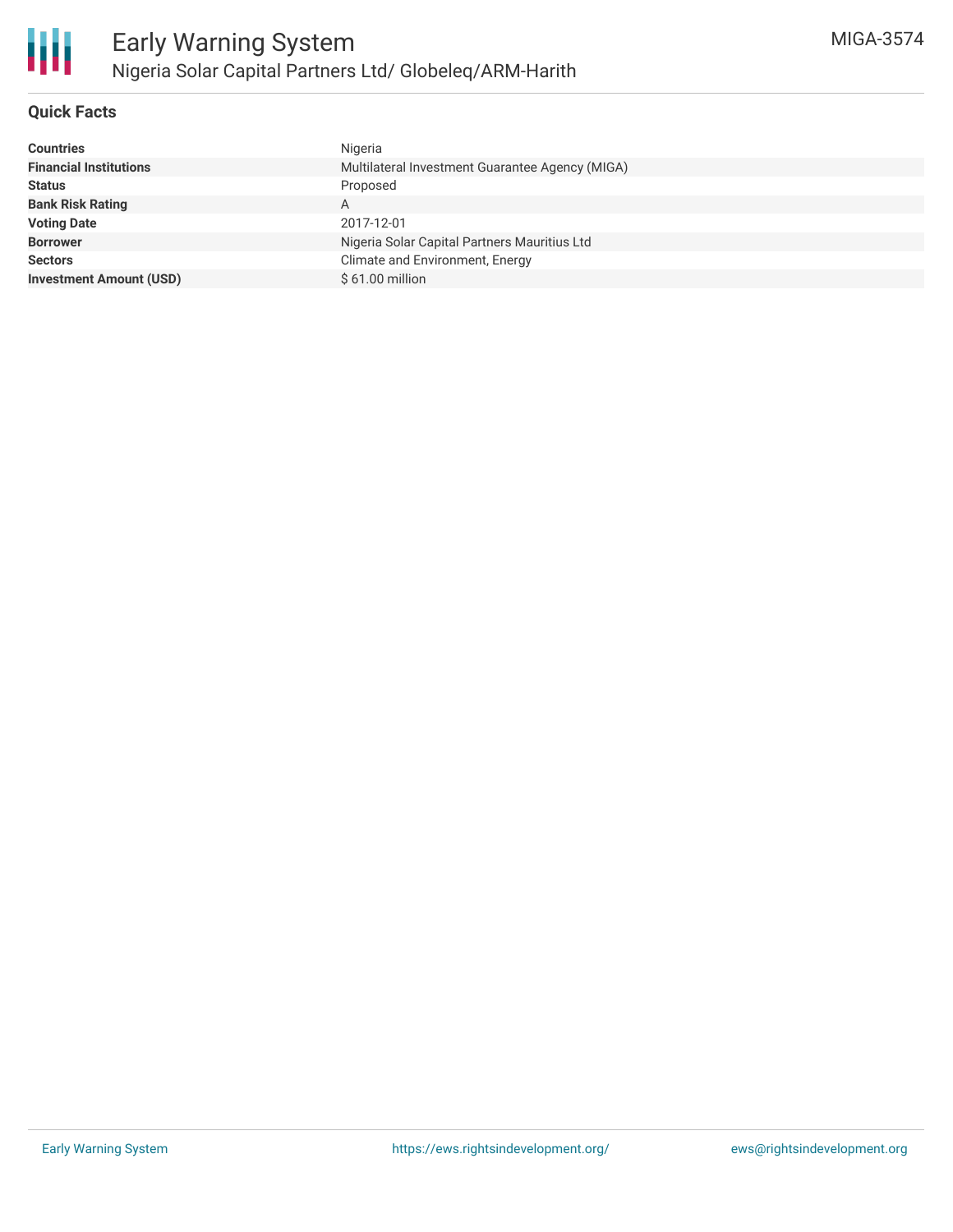

## **Project Description**

This summary covers equity/shareholder loan investments by Nigeria Solar Capital Partners Mauritius Ltd, and potentially subordinated loan investment by CDC of United Kingdom, in the Nigeria Solar Capital Partners Ltd./Globeleq/ARM Harith power project in Nigeria. The investors have requested 15-year coverage against the risks of transfer restriction, expropriation, war and civil disturbance, and breach of contract. CDC's application for MIGA coverage of their subordinated loan is still to be confirmed. MIGA guarantees would be up to US\$61 million for this project including the CDC coverage (hence this document requests US\$61 million); absent the CDC coverage, equity/shareholder loans by Nigeria Solar Capital Partners Mauritius Ltd would be for a lower amount of US\$35 million.

The project consists in the construction of a 100 MW DC photovoltaic solar plant connecting to the national grid in 215 hectares of land in Bauchi state, northern Nigeria. It also includes the construction of 18 km evacuation line connecting the solar facility to the grid which will be owned and operated by the Transmission Company of Nigeria.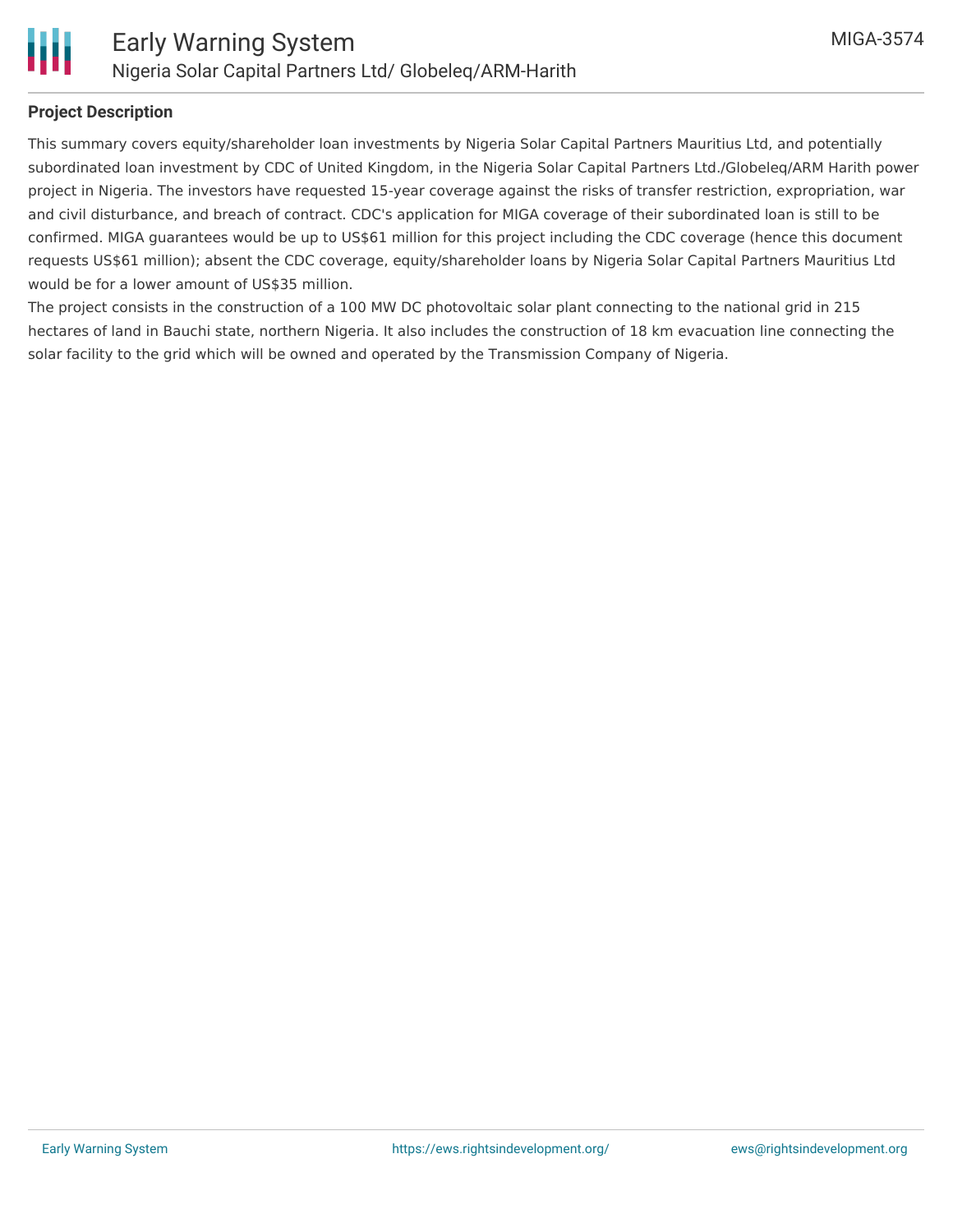

## **Investment Description**

Multilateral Investment Guarantee Agency (MIGA)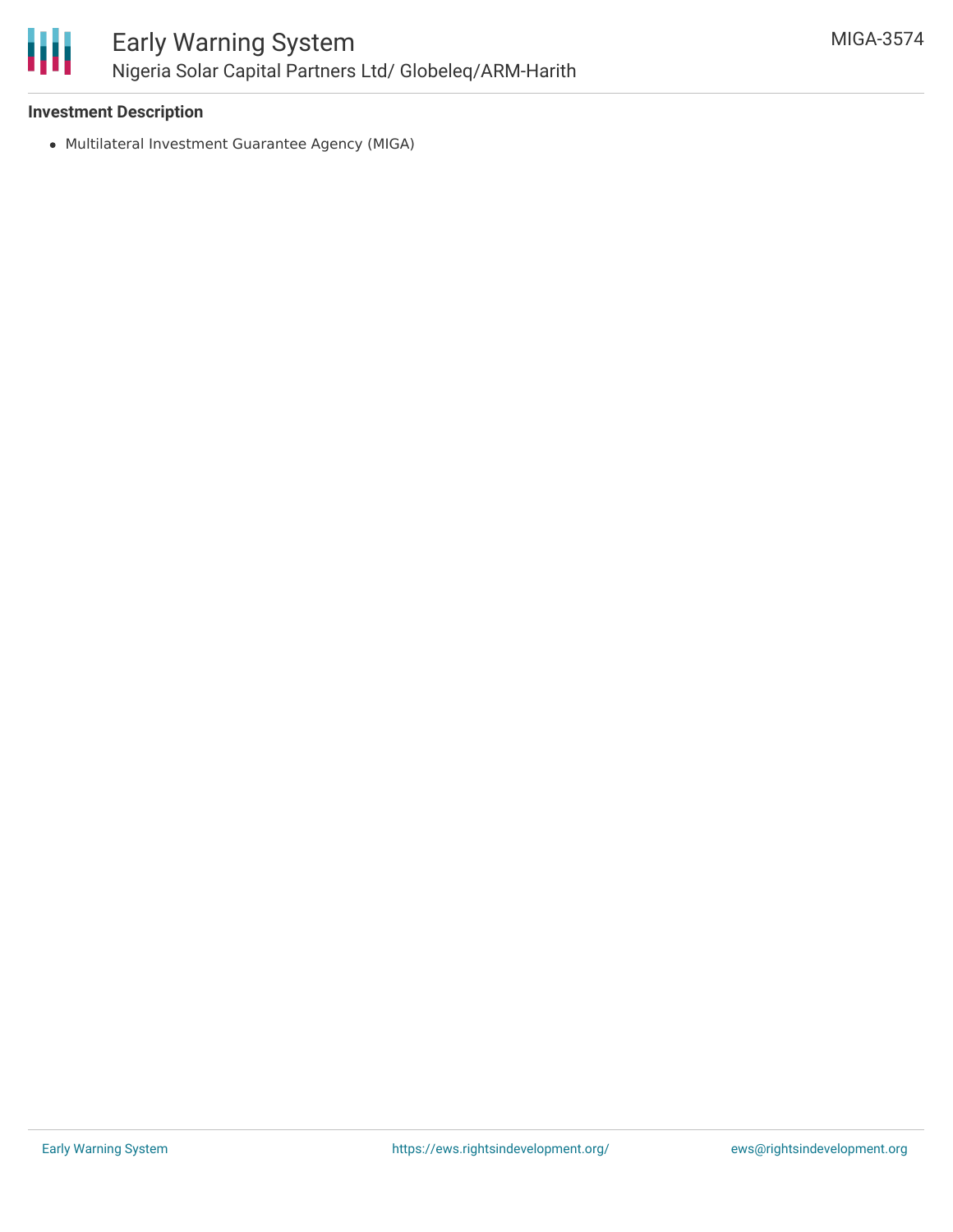

## **Contact Information**

#### ACCOUNTABILITY MECHANISM OF MIGA

The Compliance Advisor Ombudsman (CAO) is the independent complaint mechanism and fact-finding body for people who believe they are likely to be, or have been, adversely affected by an IFC or MIGA- financed project. If you submit a complaint to the CAO, they may assist you in resolving a dispute with the company and/or investigate to assess whether the IFC is following its own policies and procedures for preventing harm to people or the environment. If you want to submit a complaint electronically, you can email the CAO at CAO@worldbankgroup.org. You can learn more about the CAO and how to file a complaint at http://www.cao-ombudsman.org/